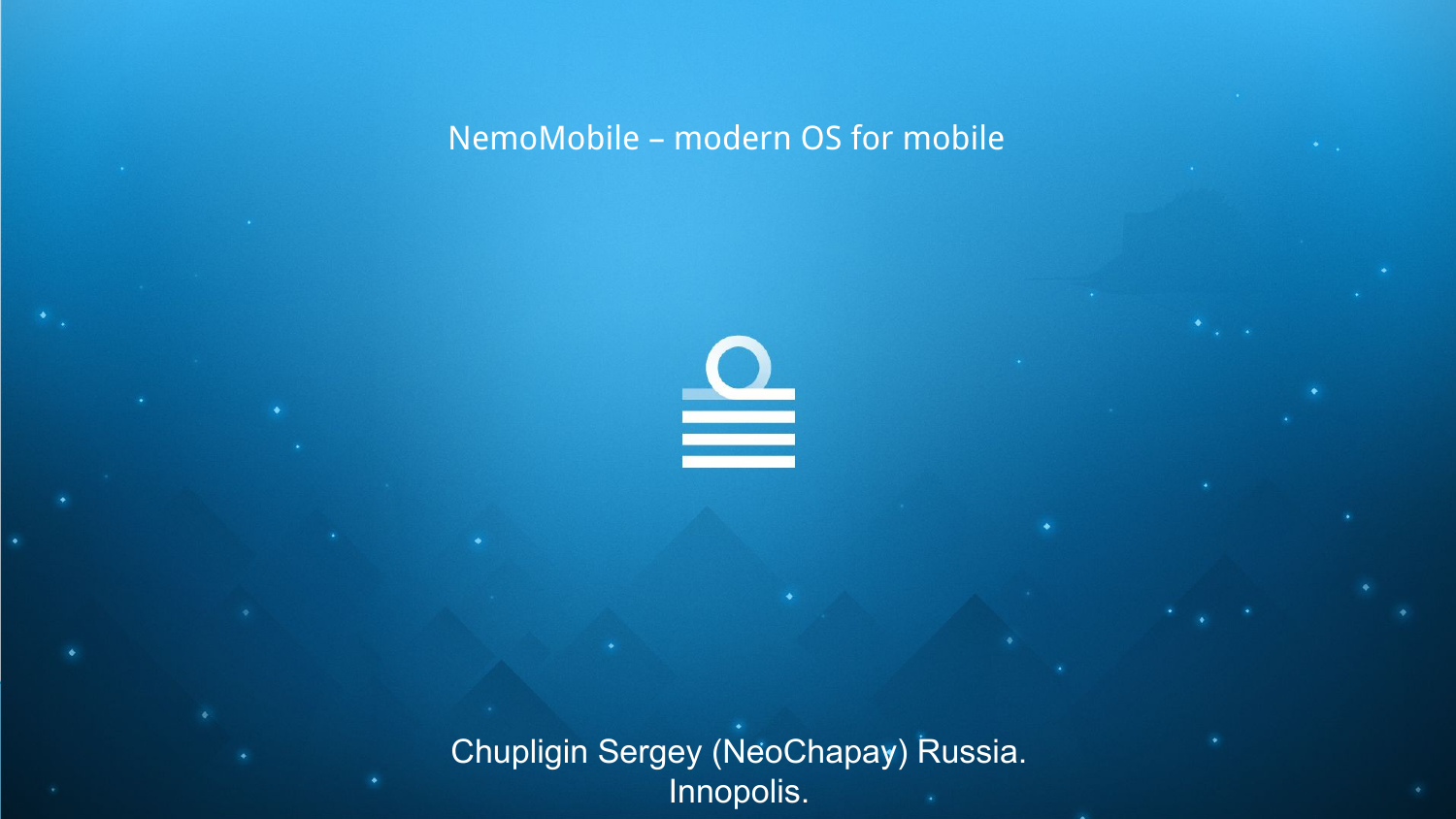#### Hello Nemo - A bit of history...

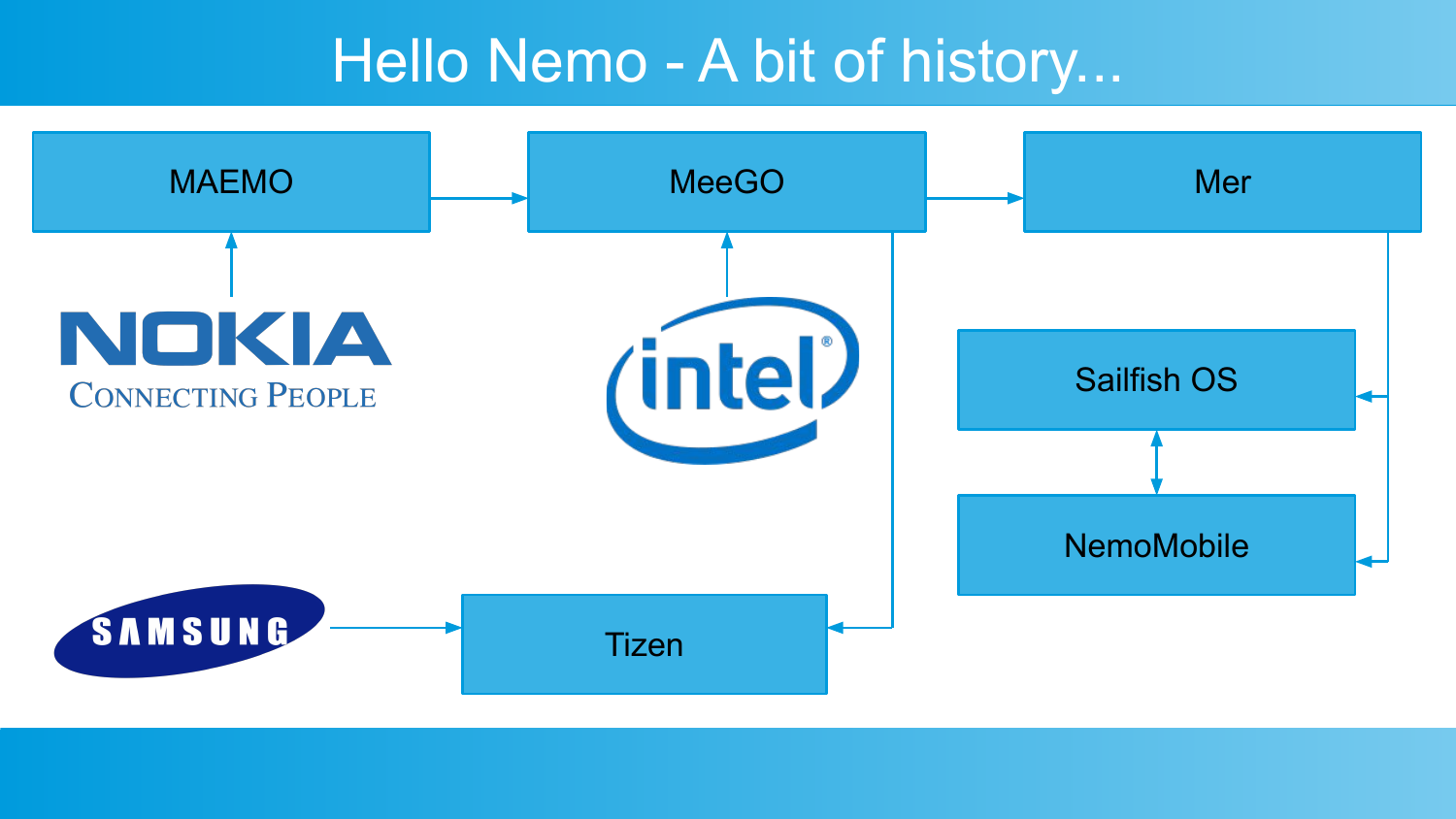### What's different

|                              | <b>NemoMobile</b>       | <b>Sailfish OS</b> |
|------------------------------|-------------------------|--------------------|
| Open source                  | Full                    | Partial            |
| Multi window                 | <b>Yes</b>              | <b>No</b>          |
| Have MDM                     | <b>No</b>               | <b>Yes</b>         |
| Version of Qt                | $5.12+(5.15$ currently) | 5.6                |
| UI components                | Own components          | <b>Silica</b>      |
| Android device support       | halium                  | libhybris          |
| Android applications support | Anbox (soon)            | Alien dalvik       |
| other                        | Flutter, XWayland etc   |                    |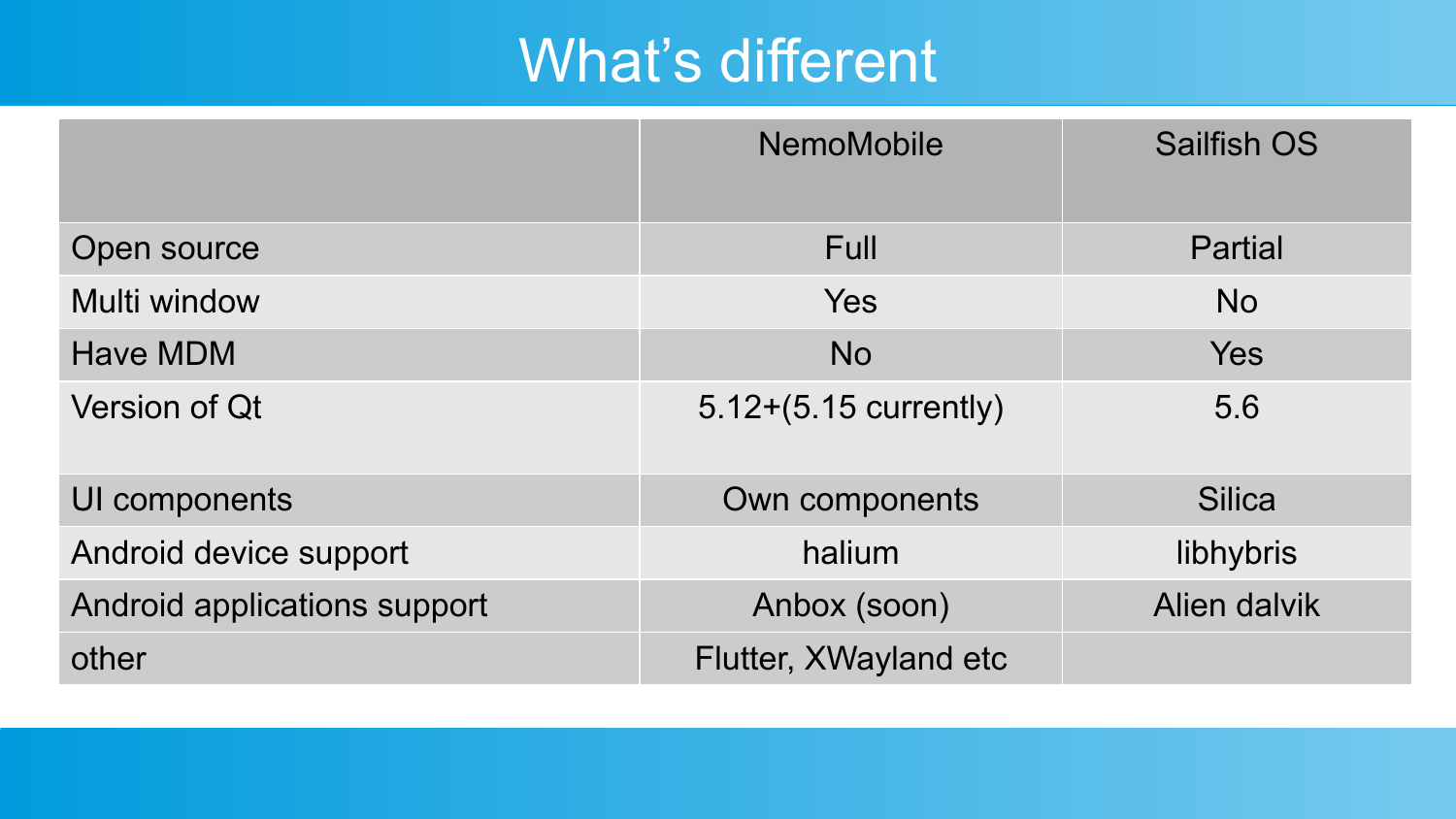## Migration from Mer



- Old Qt
- Many outdated components
- Many mer-specific patches in components (like ofono, qt, etc…)
- nemo patches not interesting for Jolla
- and etc...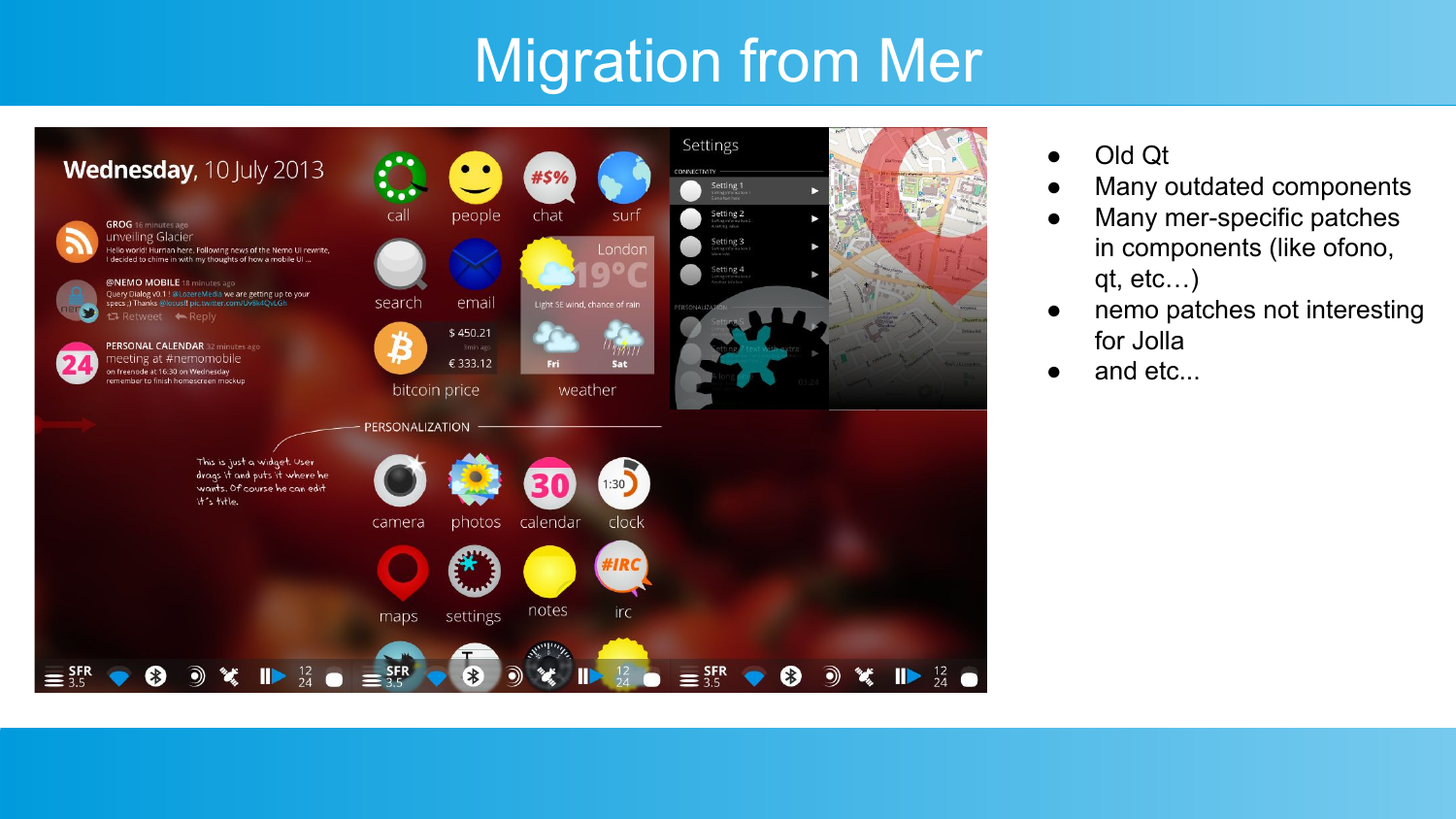#### Migration to Manjaro





- Created all packages for Manjaro
- Compositor can work with Qt  $5.12+$
- Fixed Bluez settings to work with upstream
- Fixed PIM stack to work with new Qt
- NemoMobile added to manjaro-arm-tools
- Start fixup components with upsteram ofono/connman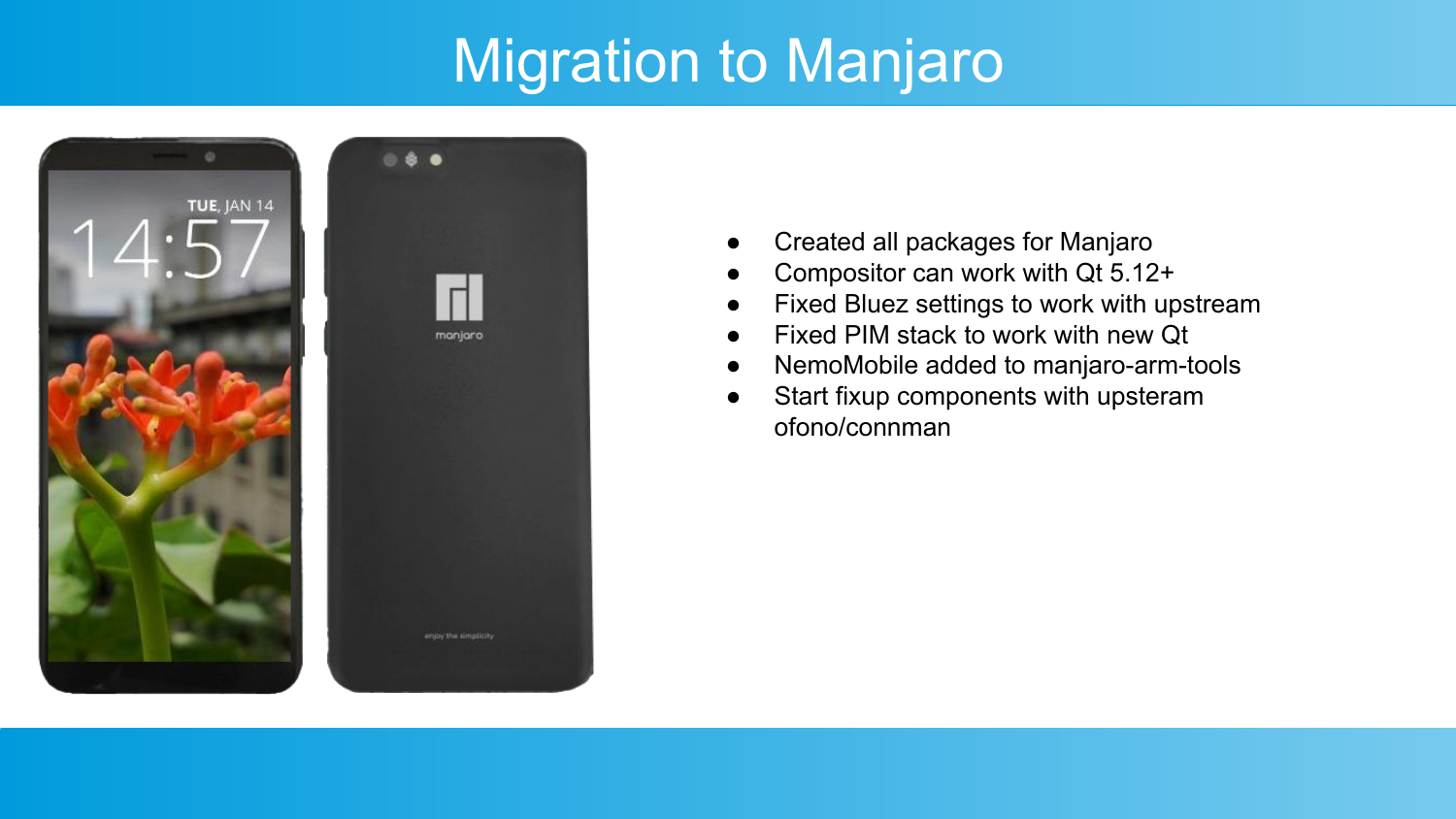#### Hello Volla

 $...$ 



neochapay @neochapay

Hello #nemomobile on @hello\_volla with libhybris on #manjaro #manjaroarm thanks @Lukapanio Перевести твит



8:42 PM · 19 мая 2021 г. · Twitter for Android

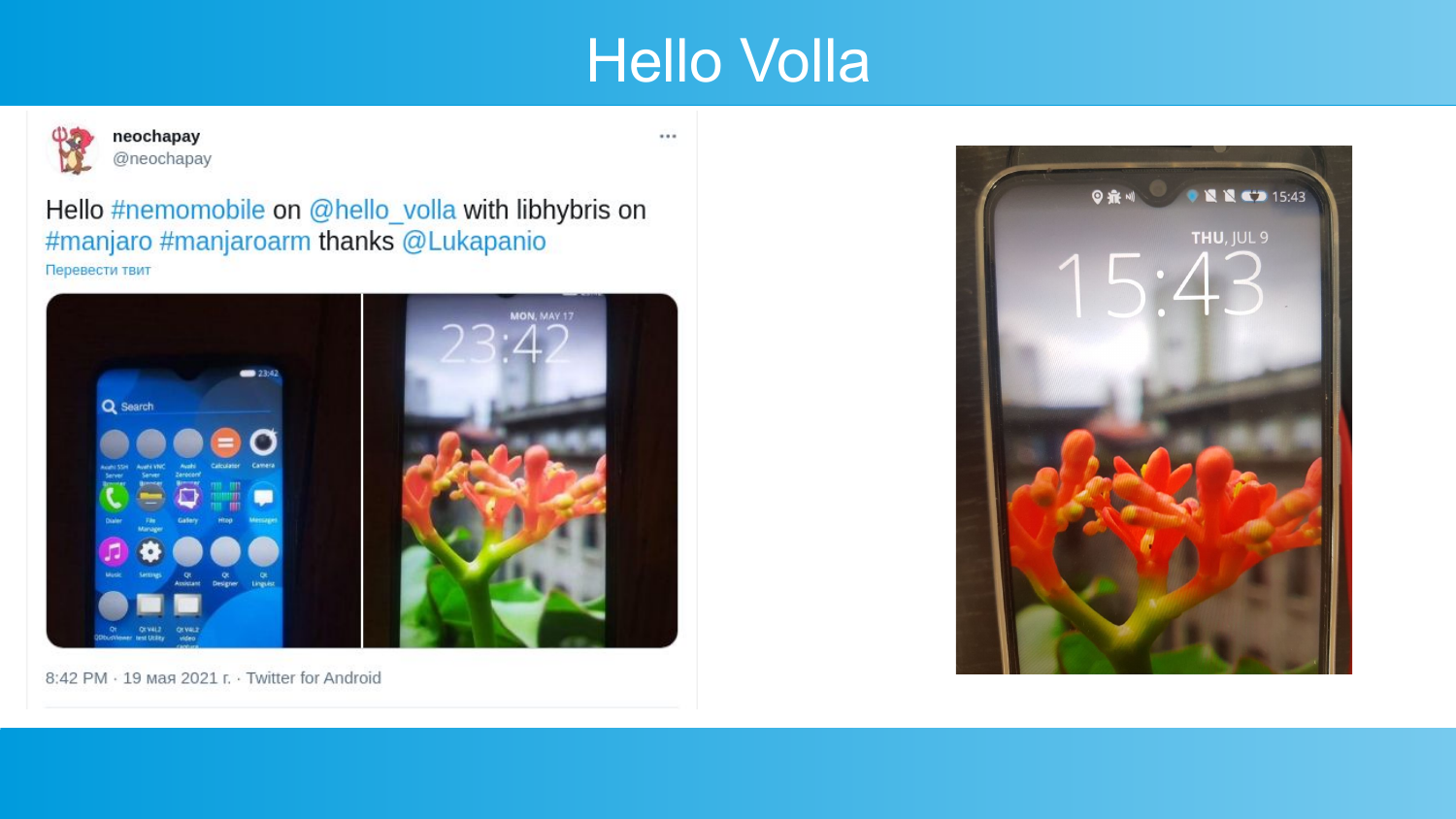### Current status



- it's alive! but not for everyday use
- keyboard broken
- camera broken
- voicecall broken
- data call works fine
- some bugs with compositor
- and other ... and other .. and other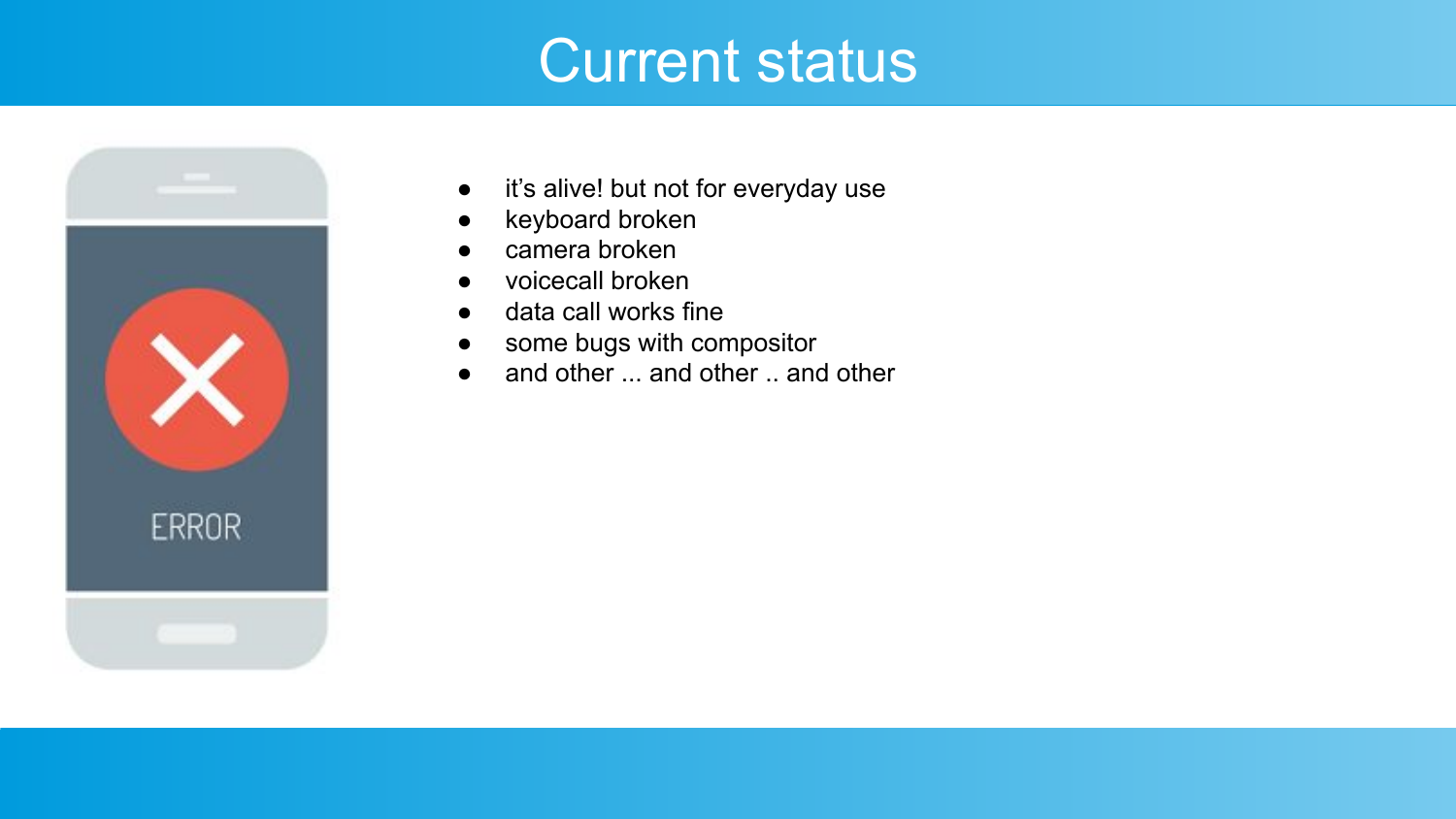### What next?



- Migrate to qt quick controls 2
- Migration from QtPim to Kde framework PIM
- Return all mer specific patches to upstream
- Rich support of multi windows and screens
- Support SELinux rules for declarative access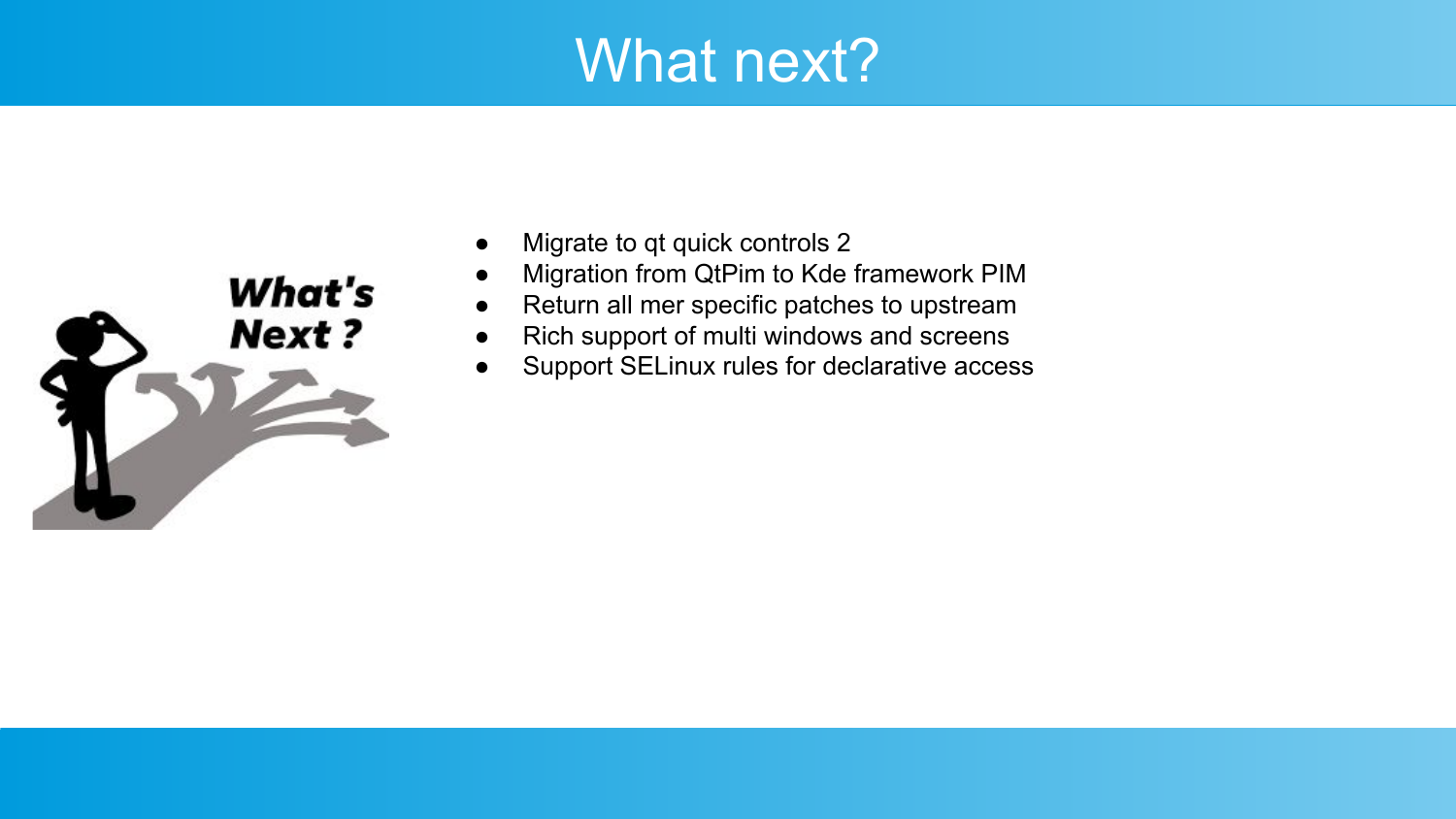#### **Contribution**

#### How you can help

- design
- porting to devices
- write code
- testing
- etc



Resources:

- github: <https://github.com/nemomobile-ux>
- web: nemomobile.net
- telegram chat:<https://t.me/NemoMobile>
- matrix chat:

https://matrix.to/#/#nemomobile:matrix.org